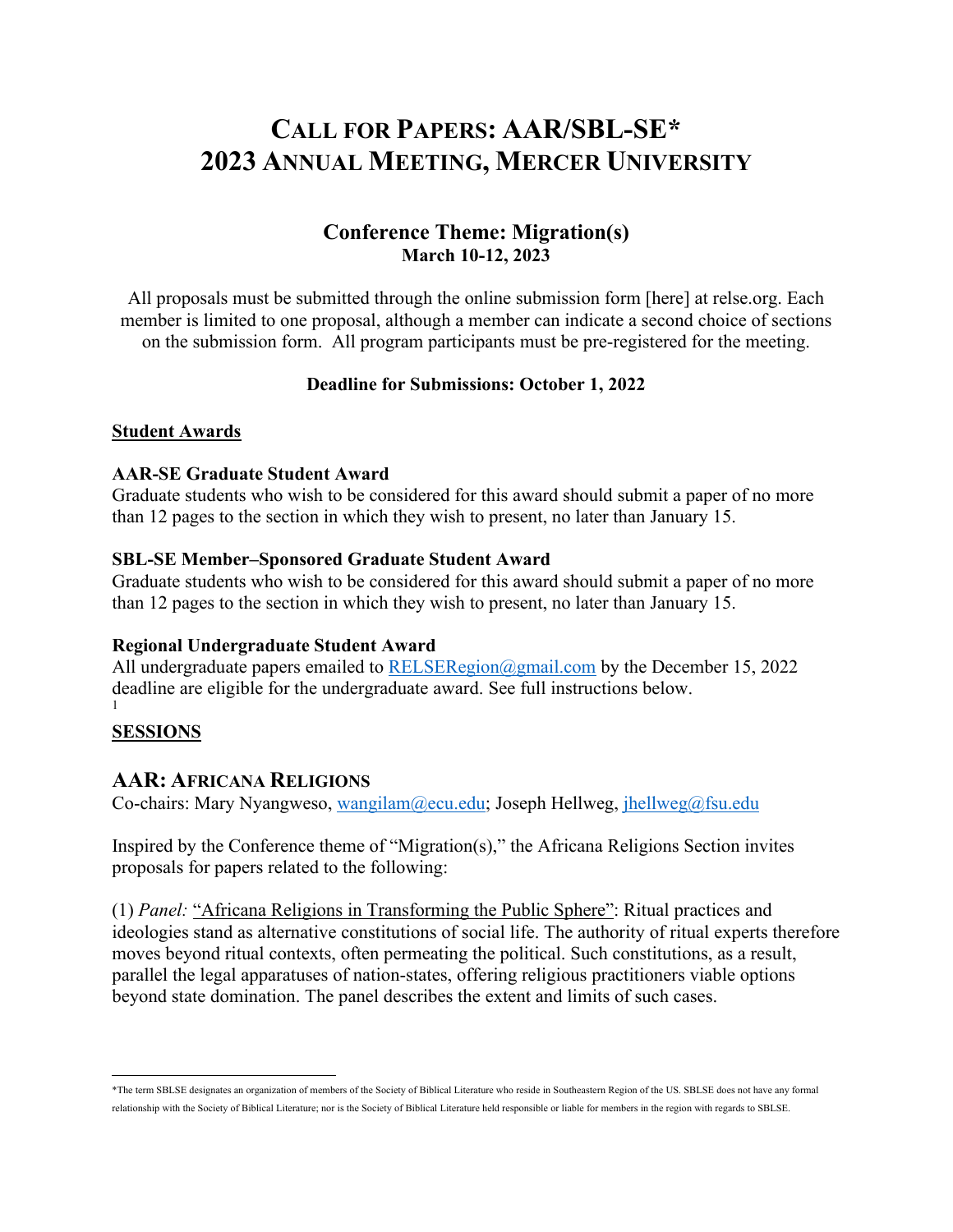(2) *Panel:* "Africana Religious Mobilities": This open panel on contemporary Africana religions pursues migration as both a metaphoric and literal reality for religious practitioners. The movement of ideas, persons, and practices across cultures and periods characterizes religious communities in Africa, Asia, the Caribbean, Latin America, and North America, wherever African Diasporic populations thrive. Panelists will examine why and how.

(3) *Panel:* "Black Atlantic Religious Migrations": Many phenomena join Black Atlantic religions and migrations, both across the Atlantic and elsewhere in the African Diaspora. Through space and time, practitioners of Bwiti, Candomblé, Palo, Santeria, Vodou, as well as Judaism, Christianity, Islam, and other religions in Africa and beyond have inspired and reflected migrations. This panel will use these realities to rethink religious boundaries.

(4) *Panel:* "Mobile Activism in the Africana Diaspora": Racism in Europe and the US – against African, African American, and Afro-Caribbean populations on both sides of the Atlantic – has mobilized demonstrations and protests across the African Diaspora. Panelists will explore continuities and contrasts across the global Say Her Name and Black Lives Matters movements, especially in their ethical and religious terms and dimensions.

Please contact Mary Nyangweso (wangilam@ecu.edu) and Joseph Hellweg (jhellweg@fsu.edu) to ask any questions that you may have.

# **AAR: BIBLE AND MODERN CULTURE**

Co-Chairs: Chair: Sam Murrell, murrells@uncw.edu; Brian Mooney, brianm\_14@hotmail.com

The Bible and Modern Culture Section invites proposals on the following:

(1) *Panel*: "Showdown in Dayton: The Scopes Trial Revisited and Reimagined": Papers are welcome which deal with any aspect of the landmark 1925 Scopes trial in Dayton TN. The trial was a pervasive major media event and has had a lasting, significant impact on religion and science in America.

2) *Panel*: "The Restless Soul in Motion and Migration": Papers are solicited which focus on migration in religion, taken in the broadest sense (physical, metaphorical, religious, symbolic, or spiritual). Presentations on other topics related to Bible and Modern Culture are also solicited and most welcome.

# **AAR: BLACK CULTURES AND THE STUDY OF RELIGION**

Chair: Shari Madkins, shari.madkins@emory.edu

This year's theme explores "Migration(s)." The Black Cultures in the Study of Religion section calls for papers that explore how black religion transgresses boundaries and establishes itself outside conventional "religious" boundaries. For example, how do black religious commitments like pursuing liberation and black self-determination transform black and non-black sacred spaces? How do these principles defy black religion's hold – especially the black Christian liberation traditions – by grounding movements that eschew associations with Christianity or other formal religious institutions? Looking to our theme, how does black religion represent what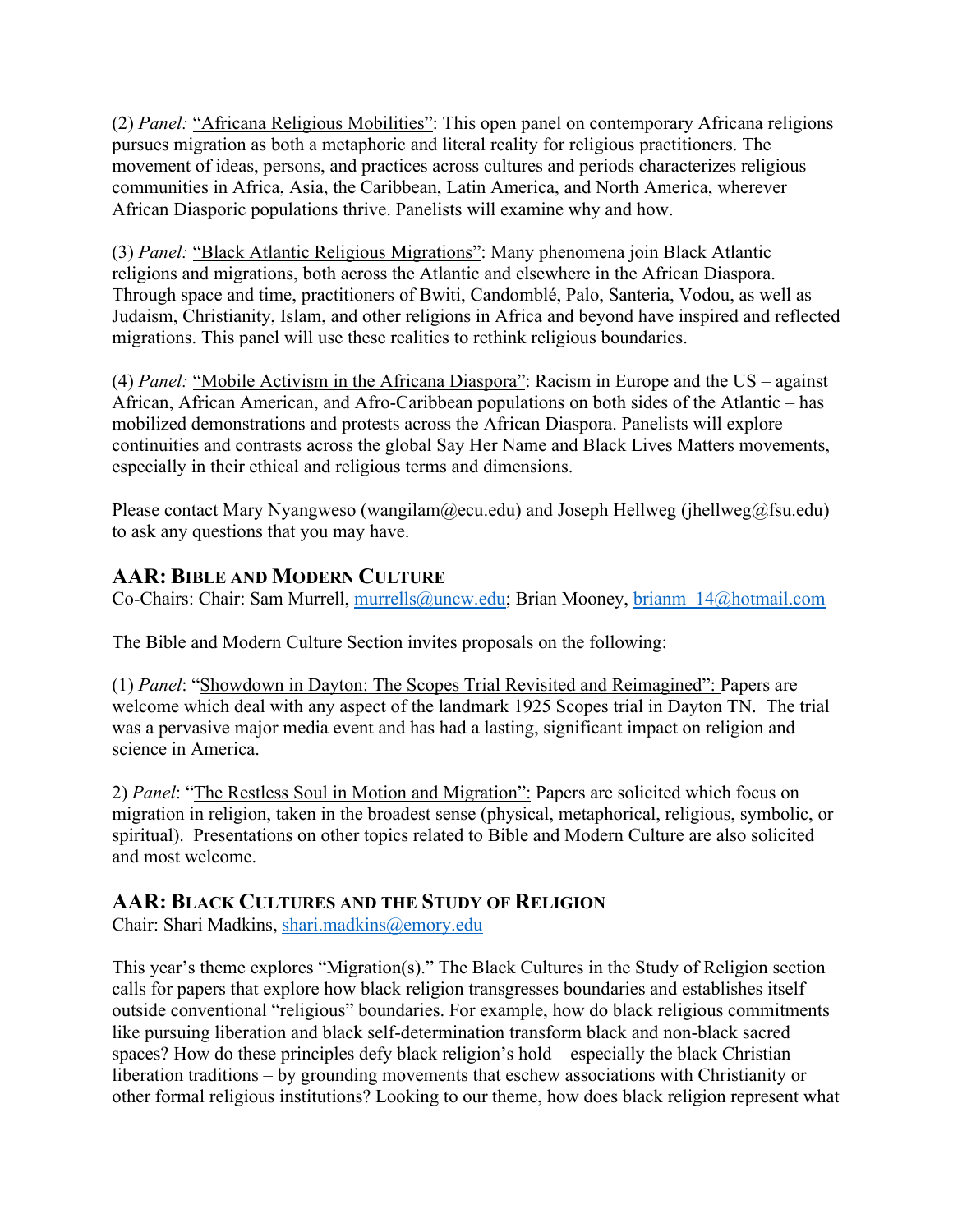Thomas Tweed refers to as "confluences of organic-cultural flows?" Paper proposals could also consider the ways non-black religious communities appropriate black religious expression or black theologies. Should such appropriation ever be viewed as reverse migration - in other words, can non-black communities engage blackness and black religion generatively or constructively and not merely through colonization or exploitation?

# **AAR: CONSTRUCTIVE THEOLOGIES**

Co-Chairs: Ian Curran, icurran@ggc.edu; Aaron Davis, aaron.davis@upsem.edu; Jason Smith, jason.m.smith521@gmail.com

(1) *Panel:* Theologies of Migration: Constructive theological engagements with the conference theme of "Migration(s)." Proposals might consider, but are not limited to, the role of placemaking, placelessness, and nomadism in theologies, liturgies, or spiritualities, as well as to attendant theological reflections on positionality, relationality, movement, becoming, and flow, "dwelling" and "crossing" (as in the writing of Thomas Tweed), spatial, temporal, and intellectual peregrinations, and themes of dynamism and interdependence arising from process thought and theorists like Michael Serres, Bruno Latour, Isabelle Stengers, and Gilles Deleuze and Felix Guattari.

(2) *Panel:* Global Constructive Theologies: Constructive/systematic theology has typically been populated by thinkers working from within various Christian traditions, but there is nothing about the area which limits the deployment of its tools to just one religion. As such, the Constructive Theologies Section invites paper proposals exhibiting creative approaches to doctrine hailing from non-Christian religious traditions. Papers may address traditional theological loci or propose alternative concepts and categories. Example paper topics include, but are not limited to: Islamic doctrines of God, Jewish eschatology, Hindu soteriology, the theological anthropology of Native American religions (e.g., Crow religion), and Shinto hamartiology. These topics are merely examples which authors are invited to consider and should not be taken as a definitive or exhaustive set. Papers should be conceptually rigorous and constructive or synthetic pieces rather than simply historical or evaluative.

(3) *Panel:* Theological Reflections on Apocalypse and Eschatology: In keeping with the "unprecedented times" in which we live, the Constructive Theologies Section invites papers that reflect on the theological categories of eschatology or apocalypse. Proposals can engage these categories with a constructive, systematic, or ethical focus and, as ever, we especially encourage in-depth engagements with sources beyond traditional Western perspectives. Proposals might consider, but are not limited to, responding theologically to states of exception, war, climate collapse, plague, revolution, holocaust, or other forms of revelatory cataclysm. Papers might also focus on utopian visions of the future or alternative visions of the afterlife. Finally, proposals responding to David Bentley Hart's *Tradition and Apocalypse: An Essay on the Future of Christian Belief* or to other recent books on the theological value of apocalyptic thinking are also welcome.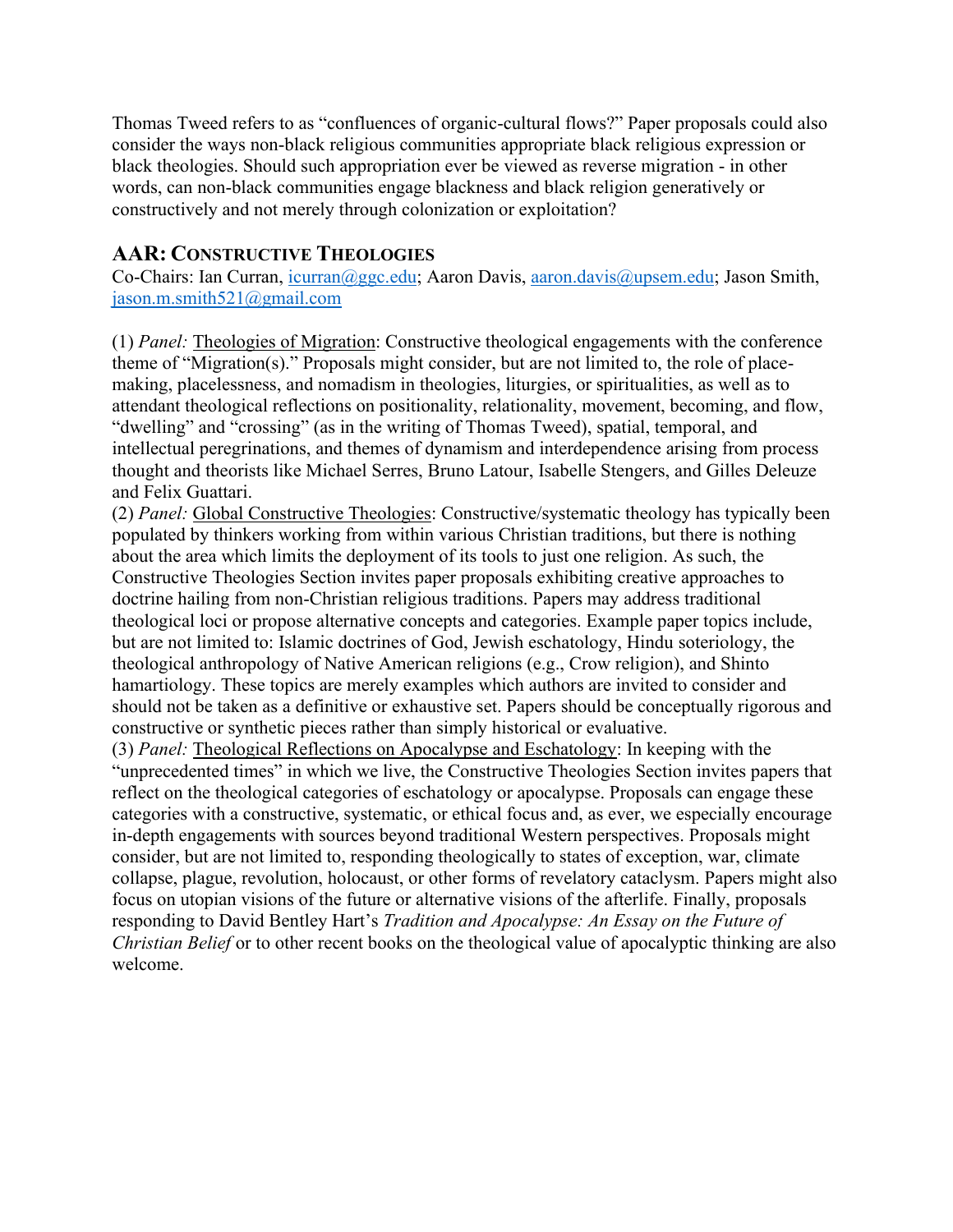# **AAR: ETHICS, RELIGION, AND SOCIETY**

Co-chairs: Sally Holt, sally.holt@belmont.edu; Michael Stoltzfus, mstoltzfus@ggc.edu

Proposals on all topics will be considered, but the following topics are encouraged: (1) Migrations between religion, sexuality, and ethical transformation in inter-religious and crosscultural contexts; (2) Addiction recovery as ethical/spiritual practice in 12-step, recovery dharma, and other frameworks. All submissions are encouraged to consider and pay close attention to issues pertaining to the balance between theory and applied ethics. Submit proposals through the on-line process. Direct any questions to Sally Holt, Belmont University (sally.holt@belmont.edu) and Michael Stoltzfus, Georgia Gwinnett College (mstoltzfus@ggc.edu).

## **AAR: HISTORY OF CHRISTIANITY**

Co-chairs: Anne Blue Wills, anwills@davidson.edu; Douglas Brown Clark, clarkdh@wofford.edu

We invite proposals for panels or individual papers in any aspect of the history of Christian traditions, and especially proposals related to the topic of "Migration(s) in the History of Christianities." These could include Christian histories of literal mass movements of human beings through migration, immigration, or refugee status, including missionary and intercultural connections through Syriac Christianities or modern (post-)colonial encounters, as well as connections to human rights, oppression, and crisis theologies. Suggested topics also include forms of figurative/metaphorical boundary-crossing or movements, understood in terms of human diversities like ethnicity, gender, and sexuality, or in terms of theological heterodoxies or transitional moments. If you have questions, please contact chairs Anne Blue Wills, Davidson College (anwills@davidson.edu) or Douglas Brown Clark, Wofford College (clarkdh@wofford.edu).

## **AAR:ISLAM**

Co-chairs: Ariela Marcus-Sells, amarcussells@elon.edu; Beena Butool, sbb13h@my.fsu.edu

(1) *Panel:* In keeping with the 2023 AAR-SE theme of "Migration(s)" we invite proposals addressing movement and boundary crossings among Muslim populations and in Islamic society, thought, and history. Such research might focus on:

- The forced relocations of enslaved or colonized populations
- The migration and resettlement of populations due to trade, war, or climate change
- The development of peripatetic learning networks
- The creation and maintenance of ethnic identities
- The transmission of knowledge and culture
- Legal traditions focused on migration and settlement
- Contests of authority between settled communities and more recent arrivals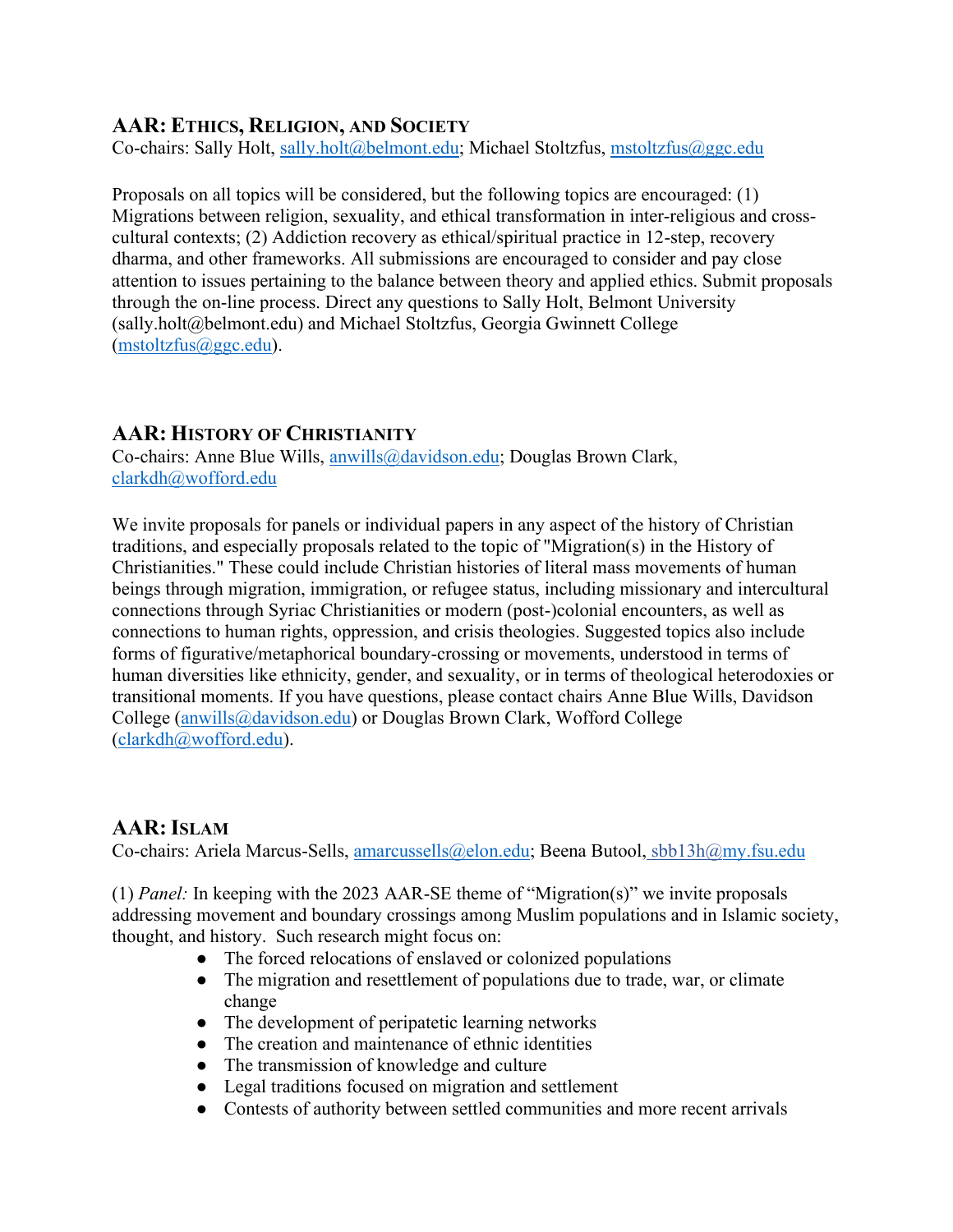- Tensions between national and transnational identities
- Conversion
- Language and translation

Other topics of research might include – but are not limited to:

- Foodways and culinary traditions
- The movement of the soul and migration through invisible and imaginal realms
- Transnational Sufi organizations
- Maintaining or crossing gender boundaries
- The flow of wealth through inheritance or remittances
- Kinship and romantic relationships
- ●

Please contact section chairs Ariela Marcus-Sells (amarcussells@elon.edu) and Beena Butool  $(sbb13h@my.fsu.edu)$  with any questions.

(2) *Joint Session with Judaism:* Both Jews and Muslims have experienced migration, genocide, and exodus in the past especially in the last hundred years. We are excited to initiate fresh deliberations on shared narratives of the Near East for a co-sponsored panel with the Judaism Section. In keeping with the 2023 AAR-SE theme of "Migration (s)" we invite proposals exploring the convergences and divergences between Judaism and Islam in their experience of migration and dislocation. Papers can address any time period and be as specific or broad in their coverage of experiences of migration. Some possible topics might include (although applicants need not be limited by) the following:

- Location and dislocation in the Iberian Peninsula
- Trade crossroads between Jews and Muslims in Africa, Asia, the Middle East
- Hebrew and Arabic in migrant communities
- Politics of Mosques and/or Synagogues in diaspora
- Meaning of migration for Jewish and Muslim communities
- Muslims and Jewish immigrants inside America
- Cultural disruptions for Muslims and Jews in Diaspora
- Migrant Muslims and Jews and/or their anxieties for the second generation
- Islamic and Jewish material culture
- The Private versus the Public in Jewish and Islamic law
- Upholding rituals as immigrants: experiences of Muslims and Jews
- Conversion to host religion or culture
- Interreligious encounters between Islam and Judaism occasioned by migration
- Challenges and Prospects of Interfaith dialogue
- Mysticism for Jews and Muslims in Diaspora

NOTE: We will consider proposals relating to these themes from either Islamic or Jewish perspectives. Presenters need not demonstrate expertise in both traditions.

When submitting proposals for the joint Islam-Judaism session, please mark one section as the primary choice and other as the secondary choice. Questions regarding proposals should be emailed to the chairs of both sections. Islam section chairs: Ariela Marcus-Sells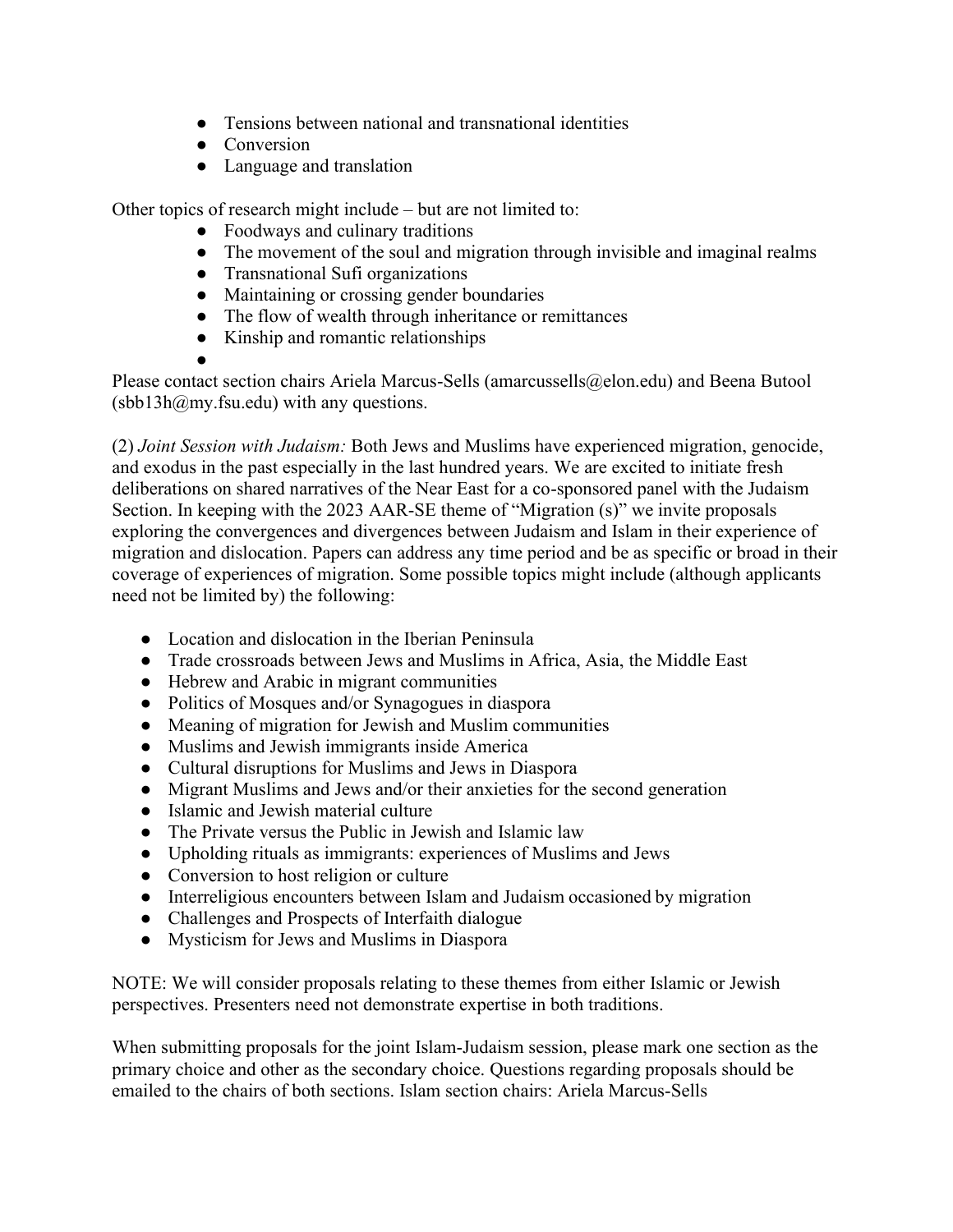(amarcussells@elon.edu) and Beena Butool (sbb13h@my.fsu.edu). Judaism section chairs: Amanda Walls (awal@uga.edu) and Emily Olsen (etolsen@fsu.edu).

# **AAR: JUDAISM**

Co-chairs: Amanda Walls, awal@uga.edu; Emily Olsen, etolsen@fsu.edu

The Judaism section invites submissions to any of the following three sessions: (1) Second Temple Judaism: Open Call; (2) Judaism in Late Antiquity: Open Call; and (3) Contemporary Judaism: Open Call. We welcome proposals from a wide range of methodological approaches and historical settings.

We especially encourage proposals that consider case studies or employ heuristic models relating to the theme of migration. Topics might include, but are not limited to: literal, metaphorical, and esoteric migrations; personal socio-cultural transformations attending migration; concepts of self and Other as encountered within a context of migration/foreignness.

Migrations have provided significant impetus for theological reflection, identity construction, political propaganda/protest, and much more throughout Jewish history. While each session is an open call, we particularly encourage proposals that explore the way that migrations have impacted Jewish identity, history, or ideology. Preferred proposals will shed light on how experiences of migration have shaped Jewish ideologies and identities. Please submit proposals for 20 minute papers. Please contact Amanda Walls ( $awal@uga.edu$ ) and/or Emily Olsen (etolsen@fsu.edu) with any questions/concerns.

*Joint Session with Judaism:* Both Jews and Muslims have experienced migration, genocide, and exodus in the past especially in the last hundred years. We are excited to initiate fresh deliberations on shared narratives of the Near East for a co-sponsored panel with the Judaism Section. In keeping with the 2023 AAR-SE theme of "Migration (s)" we invite proposals exploring the convergences and divergences between Judaism and Islam in their experience of migration and dislocation. Papers can address any time period and be as specific or broad in their coverage of experiences of migration. Some possible topics might include (although applicants need not be limited by) the following:

- Location and dislocation in the Iberian Peninsula
- Trade crossroads between Jews and Muslims in Africa, Asia, the Middle East
- Hebrew and Arabic in migrant communities
- Politics of Mosques and/or Synagogues in diaspora
- Meaning of migration for Jewish and Muslim communities
- Muslims and Jewish immigrants inside America
- Cultural disruptions for Muslims and Jews in Diaspora
- Migrant Muslims and Jews and/or their anxieties for the second generation
- Islamic and Jewish material culture
- The Private versus the Public in Jewish and Islamic law
- Upholding rituals as immigrants: experiences of Muslims and Jews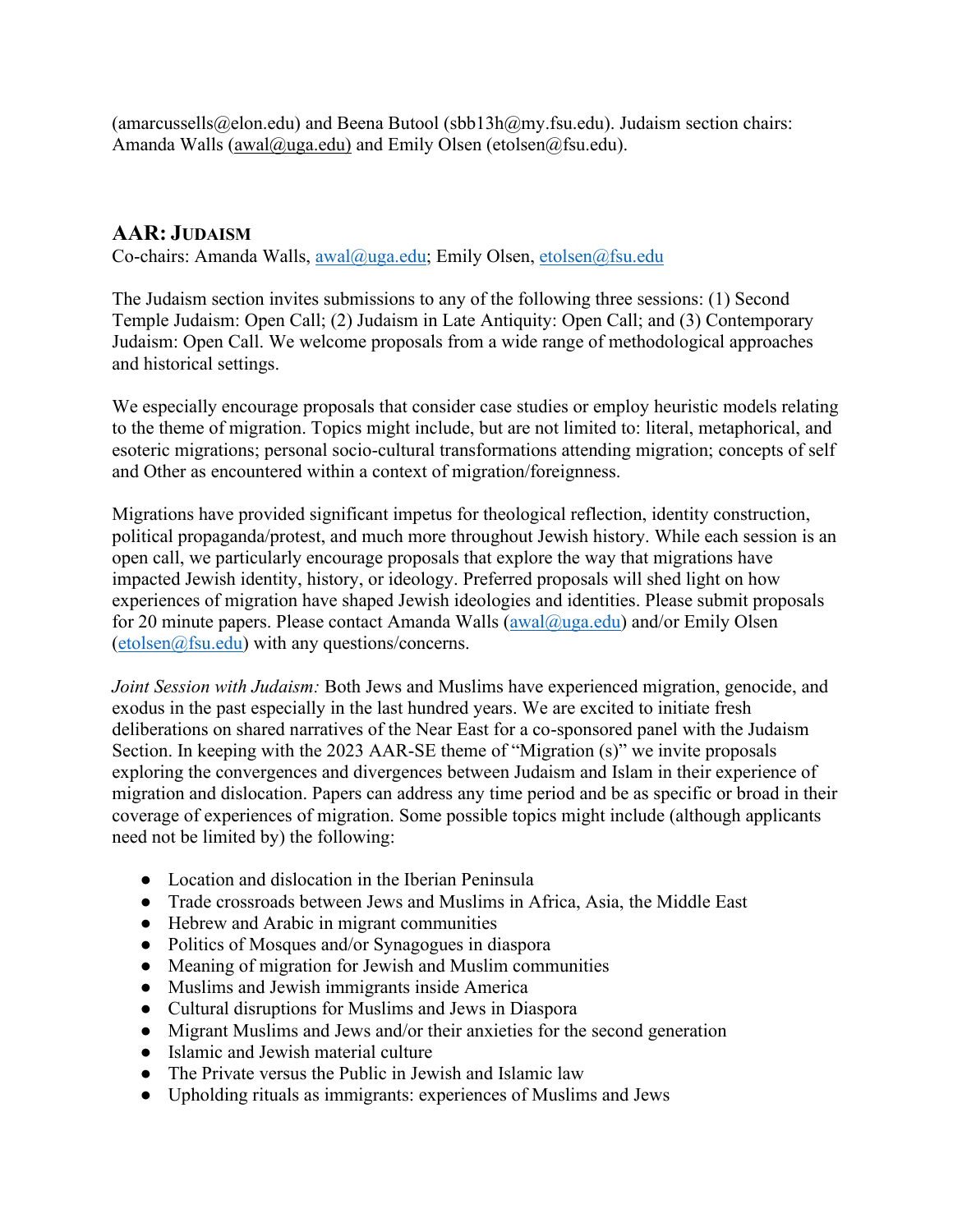- Conversion to host religion or culture
- Interreligious encounters between Islam and Judaism occasioned by migration
- Challenges and Prospects of Interfaith dialogue
- Mysticism for Jews and Muslims in Diaspora

NOTE: We will consider proposals relating to these themes from either Islamic or Jewish perspectives. Presenters need not demonstrate expertise in both traditions.

When submitting proposals for the joint Islam-Judaism session, please mark one section as the primary choice and other as the secondary choice. Questions regarding proposals should be emailed to the chairs of both sections. Islam section chairs: Ariela Marcus-Sells (amarcussells@elon.edu) and Beena Butool (sbb13h@my.fsu.edu). Judaism section chairs: Amanda Walls (awal@uga.edu) and Emily Olsen (etolsen@fsu.edu).

## **AAR: METHOD AND THEORY IN THE STUDY OF RELIGION**

Co-chairs: Vaia Touna, vaia.touna@ua.edu, Russell McCutcheon, russell.mccutcheon@ua.edu

The Method & Theory section invites proposals for two open sessions—submissions must concern either (i) a methodological issue (i.e., problem or proposal) in the history of the field or in current scholarly work in the study of religion or (ii) examine a topic of theoretical interest, whether understanding theory as critique (as in literary theory or critical theory) or an explanatory framework aiming to identify religion's causes or function. Book review panels (i.e., author meets critics), focusing on current works examining either (i) or (ii) above, are also possible. Questions can be sent to Vaia Touna, University of Alabama (vaia.touna@ua.edu).

# **AAR: PHILOSOPHY OF RELIGION**

Co-chairs: Hollis Phelps, phelps  $h@mercer.edu$ ; Nathaniel Holmes, nhomesjr@yahoo.com/ nholmes@fmuniv.edu

The Philosophy of Religion section seeks proposals that reflect the 2023 conference theme of "Migration(s)." We are especially seeking papers on the following topics:

- 1) Philosophy of Religion & Migrations (e.g., Migrations of Philosophical Concepts, i.e., the origins of philosophical concepts and migrations into various cultural contexts; Origins of Meditation and the Americanization of Meditation; Migrations of Religious Ideas Across Cultures).
- 2) Philosophy of Religion from Non-Christian Perspectives
- 3) Comparative Philosophy of Religion/Cross-Cultural Philosophy of Religion
- 4) Non-Dualisms
- 5) Evil and Suffering (e.g., Evil Thinking/Evil Thoughts; Climate Change & Human Suffering; Problem of Evil and Experimental Philosophy of Religion)

Please submit proposals via the online proposal submission. Direct questions regarding the Philosophy of Religion section to Hollis Phelps (phelps  $h@mercer.edu$ ) and Nathaniel Holmes (nholmesjr@yahoo.com/ nholmes@fmuniv.edu).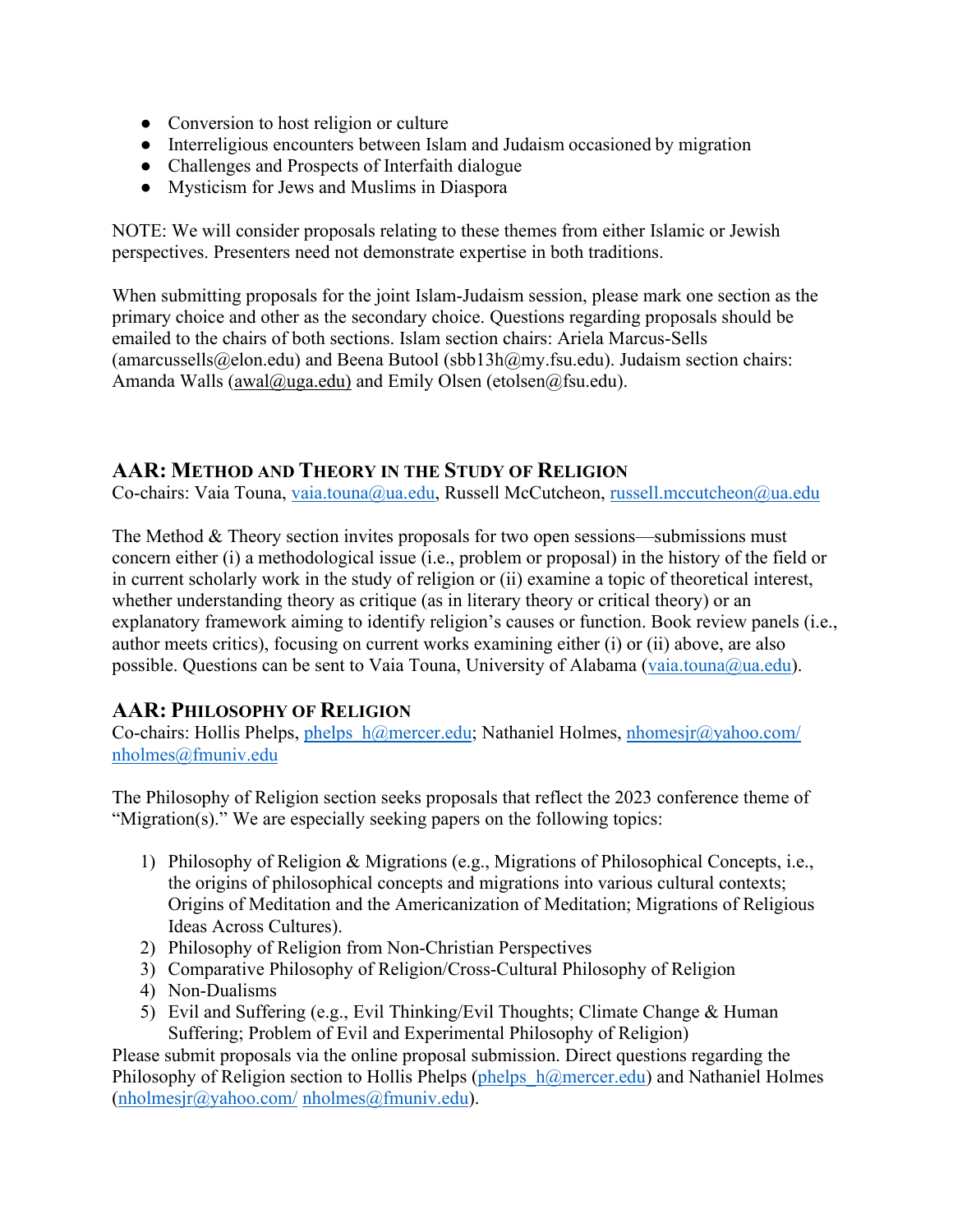# **AAR: RELIGION AND NATURE**

Co-chairs: Jefferson Calico, jefferson.calico@ucumberlands.edu; Mark D. Wood, mdwood@vcu.edu

(1) *Open Call:* The Religion and Nature section invites proposals that explore the intersection of religion and nature and the way religious traditions mediate and impact the relationship between humans and the more-than-human world. All proposals will be considered.

(2) In keeping with this year's conference theme of Migration(s), we are interested in proposals that reflect on dwelling and crossing, making homes and moving across boundaries to find and establish new homes and new relationships with the natural world.

In *The Nutmeg's Curse: Parables for a Planet in Crisis*, Amitav Ghosh explores the worldtransforming impact of colonization on humans and the more-than-human world. For the Indigenous people of the Banda islands, the original source of the global trade in nutmeg, "the landscapes of their islands were places of dwelling that were enmeshed with human life in ways that were imaginative as well as material," and thereby of profound spiritual meaning and value. In contrast, for the European colonialists, "the trees, volcanoes, and landscapes of the Bandas had no meaning except as resources that could be harnessed to generate profit.... From this perspective," he adds, "as many Indigenous voices have reiterated again and again, the present phase of the planetary crisis is not new at all: rather, it represents the Earth's response to the globalization of the ecological transformations that were set in motion by European colonization of much of the world."

Religion and the natural world are constantly reshaping and being reshaped by disruptions, movements, and migrations. How do human and more-than-human people, religions, stories flow through, about, and in the natural world? In addition to the impact of globalization and colonialism on both nature and religion, other examples might include:

- the religious dimensions of climate-induced migration and climate refugees;
- patterns and disruptions of animal migrations;
- boundary-crossing practices of soul journeying, shape-shifting, shamanism, and entheogens;
- and the ways that religious nationalisms make use of the natural world to imagine and create sacred "homelands."

We invite proposals on these and other related topics.

Inquiries and questions should be directed to Jefferson Calico (jefferson.calico@ucumberlands.edu) and Mark D. Wood (mdwood@vcu.edu). All proposals should be submitted through the submission link on the Southeast Region website: https://relse.org/

(3)) *Invited Panel on Religion, Protest, and Grassroots Activism against Pipeline Development in Virginia.* The panel will feature activists, clergy, academics, and other expert voices from Appalachia who have been involved in organizing and resisting several pipeline projects in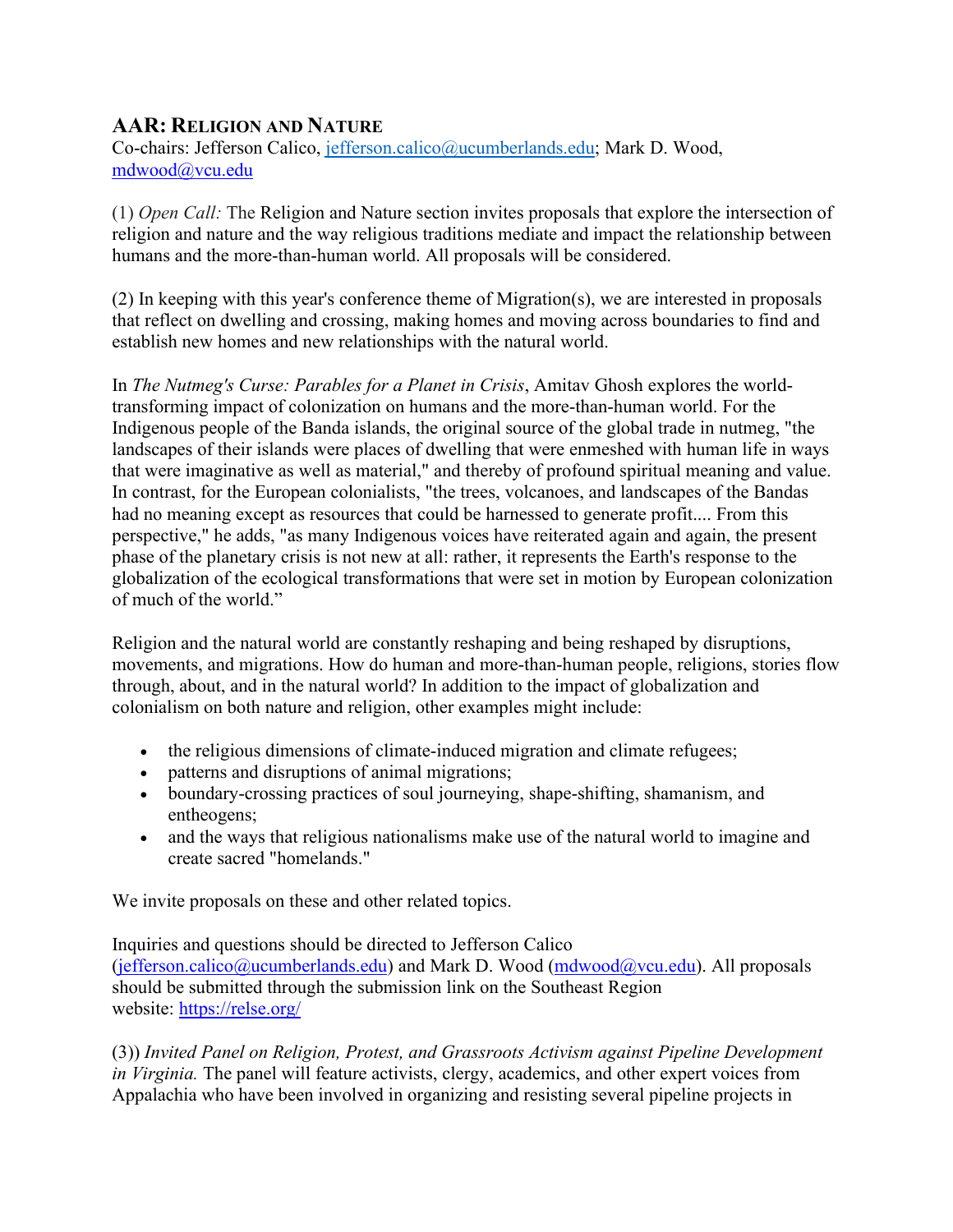Virginia. So, the panel will spotlight environmental and religious intersections of activism in Virginia as well as across the Appalachian region.

### **AAR: RELIGION, CULTURE, AND THE ARTS**

Co-chairs: Timothy Burnside, tb14e@my.fsu.edu; Anderson Moss am5vt@virginia.edu

Religion, Culture, and the Arts solicits all papers or complete panel proposals related to Religion, Culture, and the Arts. Interdisciplinary submissions both within and beyond the typical scope of Religious Studies are welcome and encouraged.

All papers pertaining to Religion, Culture & the Arts will be considered. Special consideration will be given to papers or panels on the following:

(1) Religion and "trash culture," including but not limited to: romance novels, reality TV, horror, magazines, pornorgraphy, game shows, B-movies, and "kitschy" material objects (2) Aesthetics of Religion and African American Culture in the Great Migration (3) Sexuality, Gender, and the study of Religion, with particular attention to Queer Theory (4) Afrofuturism, Indigenous Futurism, and religio-racial constructions of temporality (5) The conference theme on Migration(s)

For questions, please contact Timothy Burnside (tb14e $@$ my.fsu.edu) and Anderson Moss  $(am5vt@virginia.edu)$ . Please submit all abstracts through the RELSE website as well as the Religion, Culture, and the Arts submission form here.

# **AAR: RELIGIONS IN AMERICA**

Co-chairs: Haley Iliff, hiliff@fsu.edu; Sierra Lawson, sielaw@live.unc.edu

Papers in all areas related to Religions in the Americas will be considered, however, special consideration will be given to the following themes: (1) Religion, immigration, and movement; (2) Religion and gender, sex, and sexuality; (3) Religion and (un)freedom; (4) Papers dealing specifically with the meeting's 2023 theme "Migration(s)." All proposals should be submitted through the online proposal submission form on the AAR Southeast website: relse.org. Please send questions to Haley Iliff (hiliff@fsu.edu), Sierra Lawson (sielaw@live.unc.edu).

## **AAR: RELIGIONS OF ASIA**

Chair: Kendall Marchman, kendallmarchman@uga.edu

(1) In conjunction with the 2023 theme, "Migration(s)," we solicit proposals on topics of migration considered broadly in relation to Asian Religions. While migration is often applied to the structured movement of human and non-human groups, we also encourage considerations of the personal, ethereal, and perhaps even disembodied dynamics of migration displayed in Asian religions.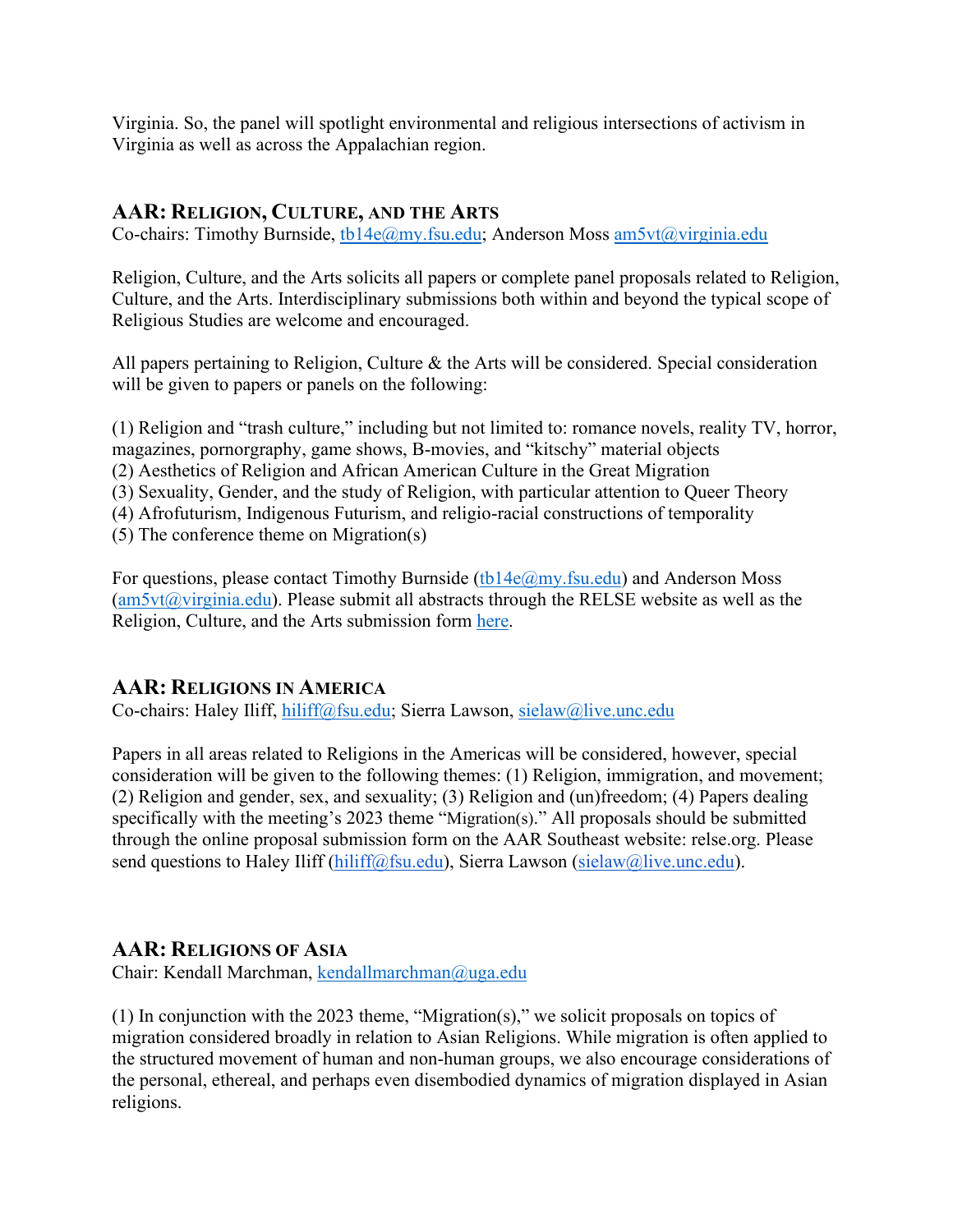(2) Open call. We welcome proposals that focus on any religious tradition that is practiced in Asian contexts, including, but not limited to: Hinduism, Buddhism, Jainism, Sikhism, Daoism, Confucianism, Shinto, and other indigenous religions of Asia.

(3) We especially welcome panel proposals and roundtables from graduate seminars from colleges and universities in the southeast covering the religions of Asia. Graduate students would be grouped together to present papers or discussion in reflection of a shared or similar seminar topic.

If you have questions regarding the Religions of Asia section, please contact Kendall Marchman (kendallmarchman@uga.edu).

# **AAR: SECULARISM, RELIGIOUS FREEDOM, AND GLOBAL POLITICS**

Co-chairs: Finbarr Curtis, fcurtis@georgiasouthern.edu; Jesse Lee, sbb13h@my.fsu.edu

The Secularism, Religious Freedom, and Global Politics section invites proposals on religious freedom within secular institutions across the globe. Following the conference theme of migration, we welcome papers on subjects including:

(1) Global politics of migration and borders

(2) Rhetoric of religious freedom and "civilization"

(3) Secularism and colonialism (especially imagining postcolonial, decolonial, or anticolonial futures across boundaries)

(4) Secular conceptions of space and time

(5) The intersection between religious freedom, free speech, and offense.

In addition to these themes, we welcome papers on all aspects of secularism, religious freedom, and global politics.

Please submit proposals via the online proposal submission form. For questions contact Finbarr Curtis (fcurtis  $(\partial_{\xi}$ georgiasouthern.edu) or Jesse Lee (sbb13h $(\partial_{\xi}$ my.fsu.edu).

# **AAR: TEACHING AND LEARNING IN RELIGION**

Co-chairs: Jodie Lyon, lyon@uga.edu; Carol Barnsley, cbarnsley@transy.edu

The Teaching and Learning Religion section critically examines pedagogical theory and practice. We invite submissions for both individual presentations and multiple-person sessions or panels on any aspect of teaching religion, including:

(1) Explanation and analysis of innovative teaching strategies

(2) Critical reflection on successes and failures in the classroom

(3) Research into the scholarship of teaching and learning

Proposals that address this year's theme of "migration(s)" are particularly encouraged, but our call is open to submissions on any pedagogically focused topic.

For more information on the Teaching and Learning section, contact co-chairs Jodie Lyon (lyon@uga.edu) and Carole Barnsley (cbarnsley@transy.edu).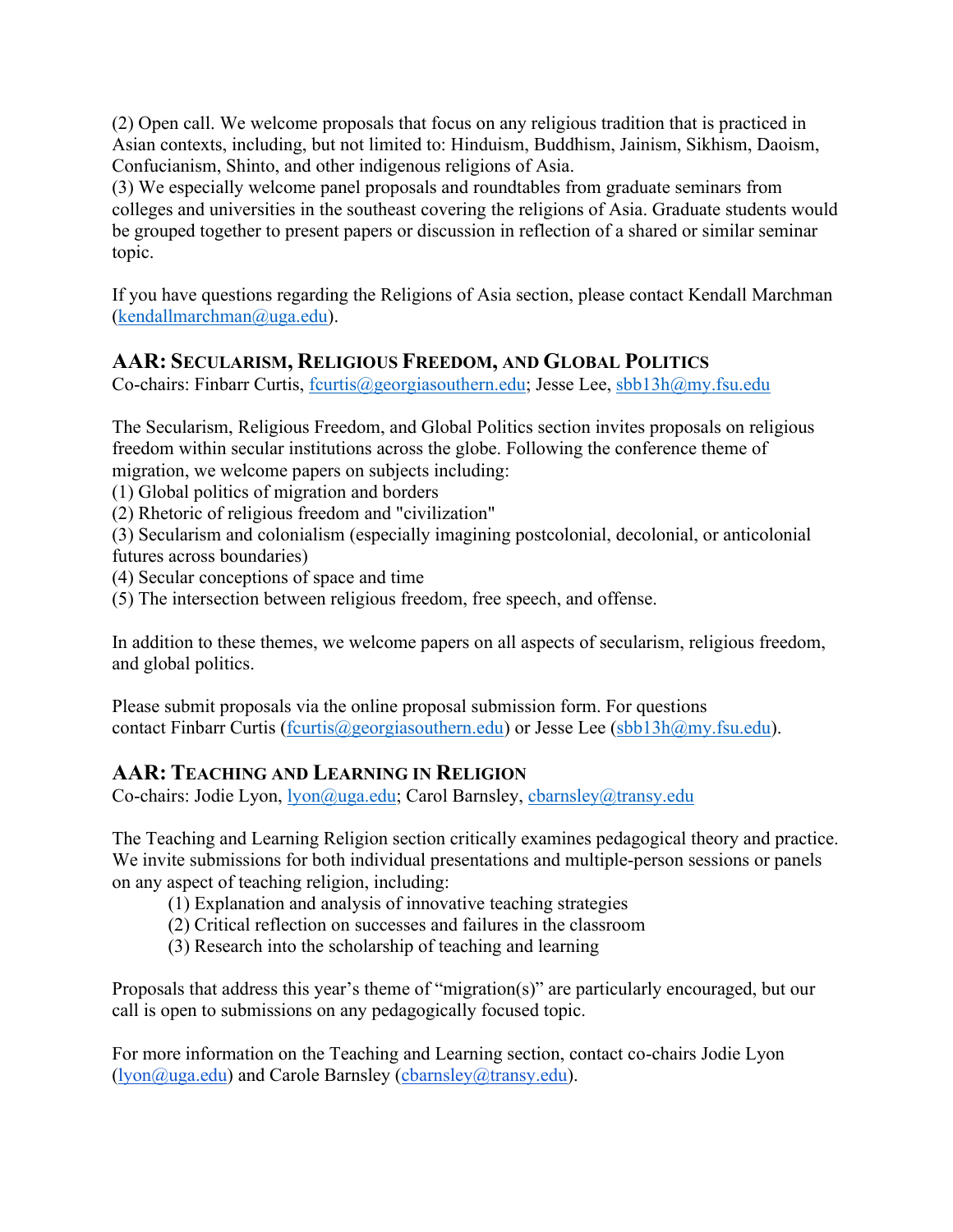#### **AAR:INTERSECTIONALITY**

Co-Chairs: Mitzi Smith, smithm@ctsnet.edu; Florence Egbeyale, fae19@my.fsu.edu

(1) Call for Papers 1: Open call

(2) Call for Papers 2: We invite papers that engage the intersection of coerced or voluntary immigration/immigrants, linguistic racism, sacred texts and/or religion. How do language, racism, and religion intersect? The idea of a standard English language is a social construct. Lippi-Green (*English with an Accent*, 2012, p. 67) argues that "standard language ideology (SLI) is a bias toward an abstracted, idealized, homogenous spoken language which is imposed and maintained by dominant bloc institutions and which names as it model the written language, but which is drawn primarily from the spoken language of the upper middle class." A standard language ideology is connected to linguistic hegemony that is achieved when those who cannot meet the standards are convinced that their failure results from the inadequacy of their own language, which is linked to self-identity. H. S. Alim and G. Smitherman (*Articulate While Black,* 2012, p. 171) write that "Whites can exercise power through overt (obvious) and covert (hidden) racist practices. The fact that it is the language and communicative norms of those in power, in any society, that tend to be labeled as 'standard', 'official', 'normal', 'appropriate', 'respectful' and so on, often goes unrecognized, particularly by members of the dominating group. White Mainstream English and White ways of speaking become the invisible—or better, inaudible—norms of what educators and uncritical scholars like to call academic English, the language of school, the language of power, or communicating in academic [and religious] settings." Immigrants and/or Black peoples are often forbidden or discouraged from using their native language or a hybrid tongue. When Black peoples and immigrants are encouraged or compelled or taught to understand their language, identity, and culture through a white gaze, their value, sense of self, and worth are negatively impacted. April Baker-Bell states that "to eradicate Black Language is to eradicate Black people's ways of knowing, interpreting, surviving, being, and resisting in the world (*Linguistic Justice* 2020, 25). The same can be said for immigrants. In what ways are religion and/or sacred texts complicit in linguistic racism? (3) Invited Panel: This is an invited panel of doctoral students and scholars who will respond to April Baker-Bell's book *Linguistic Justice: Black Language, Literacy, Identity and Pedagogy* (New York: Routledge, 2020).

## **SBL MEMBER-SPONSORED SECTION: HEBREW BIBLE/OLD TESTAMENT**

Co-Chairs: David Schreiner (dbschreiner@gmail.com); Shane Thompson (sthompson@ncwc.edu)

(1) The Hebrew Bible/Old Testament study group is accepting paper proposals for the 2023 annual meeting. The agenda shall include two joint sessions with the southeast region of ASOR in addition to two open sessions. All topics germane to the study of the Hebrew Bible/Old Testament will be considered. Proposals for the open sessions must be submitted via the online submission forms found at relse.org. In addition, please send an abstract in an email to both David B. Schreiner (dbschreiner@gmail.com) and Shane M. Thompson (sthompson@ncwc.edu). Emails should include the abstract and the subject line should read "2023 RELSE Proposal." Information on proposals for the joint sessions can be found below.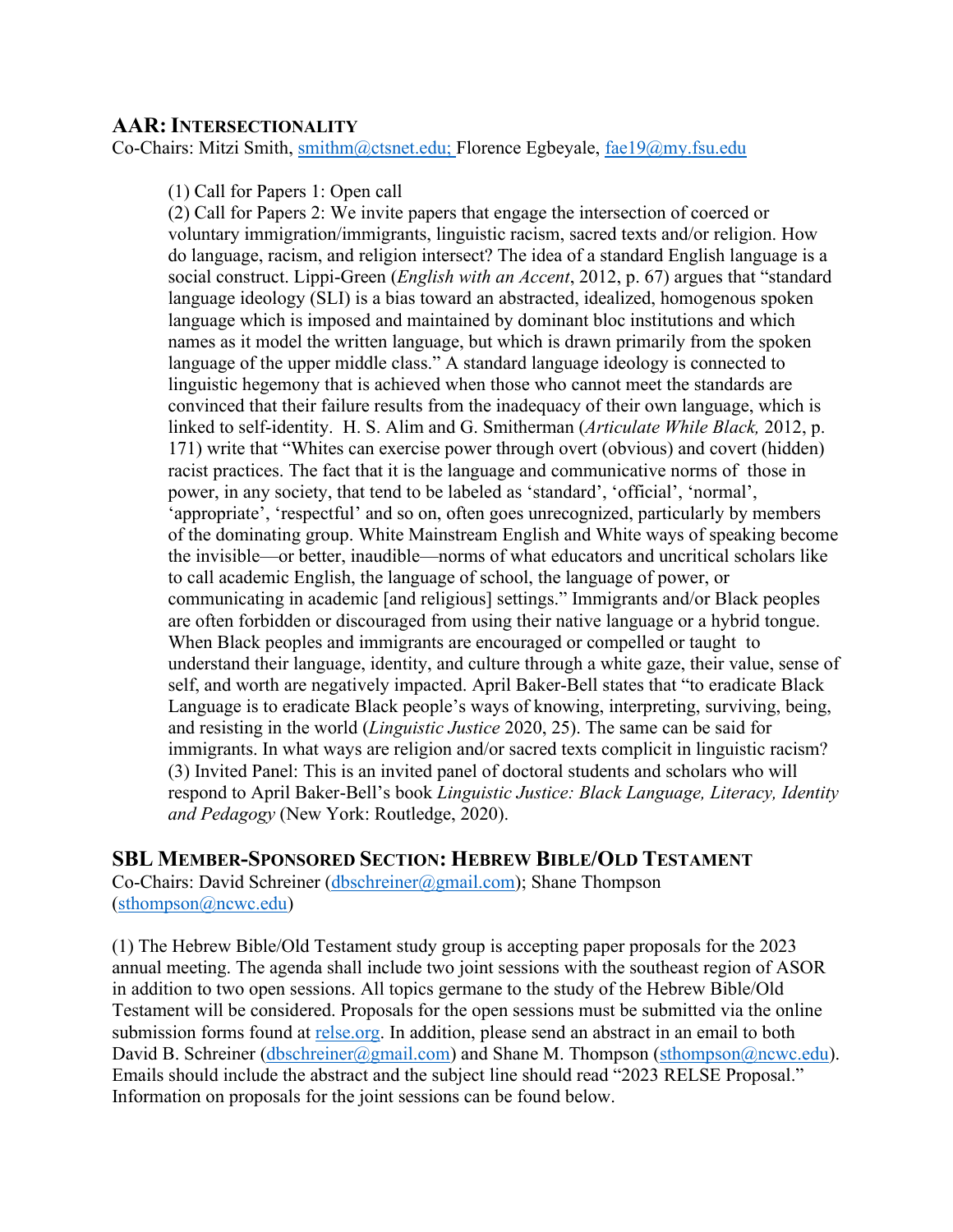#### (2) *Joint Session HB/OT and ASOR member-sponsored session: Human Migration*

In accordance with the governing conference theme of migration, the ASOR members group and the Hebrew Bible/Old Testament study group are accepting proposals for a joint session that will focus upon human movements. As noted in the conference theme: "…mass movements of entire populations….are transformative not only for those who leave but also for the places they go and the people and places they leave behind." From the Bronze Age Collapse, to the settlement of the tribes of Israel in Canaan, from Assyrian displacements, to return from the Babylonian Exile, text and archaeology offer a wealth of possibilities for constructive study of mass movement. The biblical text also recounts the profoundly meaningful nature of the migration of individuals and the spiritual impact of these transitions. Such texts offer a more emotional aspect of the massive change caused by migration. Migration may be instigated as punishment (Adam and Eve, Cain, Noah), as promise (Abraham, Ezra), or prompted by great need (Ruth, the Patriarchs), but typically reveals both the longing for home and the hope for a better future. Proposals related to this more individual aspect of migration, and particularly the mark this has made upon the biblical text, are also welcome.

All proposals must be submitted through the online submission form located on the RELSE website *and* sent to the group chairs: David B. Schreiner (dbschreiner@gmail.com), Shane Thompson (sthompson@ncwc.edu), and Rachel Nabulsi (rachelnabulsi@gmail.com) Please include in the title "RELSE 2023 Proposal | Joint Session HB/OT and ASOR."

#### (3) *Joint Session: HB/OT and ASOR member-sponsored session: Migration of Ideas and Material Culture*

This joint session welcomes proposals related to the movement of ideas and material culture across regions and between peoples during the biblical period. In the process of migration, objects and ideas are often altered to better suit their new "home" and sometimes lose old function and meaning to acquire new ones. Once powerful Egyptian symbols become merely decorative. Pottery gains value by the distance it was traded. Flood stories reflect the cosmology and theology of the people telling them. Gods take on new characteristics to function in their new homes. How do these adaptations and changes help us understand the peoples and cultures who embraced these and other "new things"? Presentations are expected to discuss implications for understanding the Hebrew Bible/Old Testament, particularly in its Ancient Near Eastern context.

All proposals must be submitted through the online submission form located on the RELSE website *and* sent to the group chairs: David B. Schreiner (dbschreiner@gmail.com) Shane Thompson (sthompson@ncwc.edu), and Rachel Nabulsi (rachelnabulsi@gmail.com) Please include in the title "RELSE 2023 Proposal | Joint Session HB/OT and ASOR."

#### **SBL MEMBER-SPONSORED SECTION: NEW TESTAMENT**

Co-Chairs: Eric Thurman (etthurma@sewanee.edu); Jonathan Groce (jonathan.charles.groce@emory.edu); Annie Tinsley (antinsley@shawu.edu)

In light of the conference theme of Migration(s), the New Testament group issues the following call for papers in four sessions: one session for papers related to the conference; one session on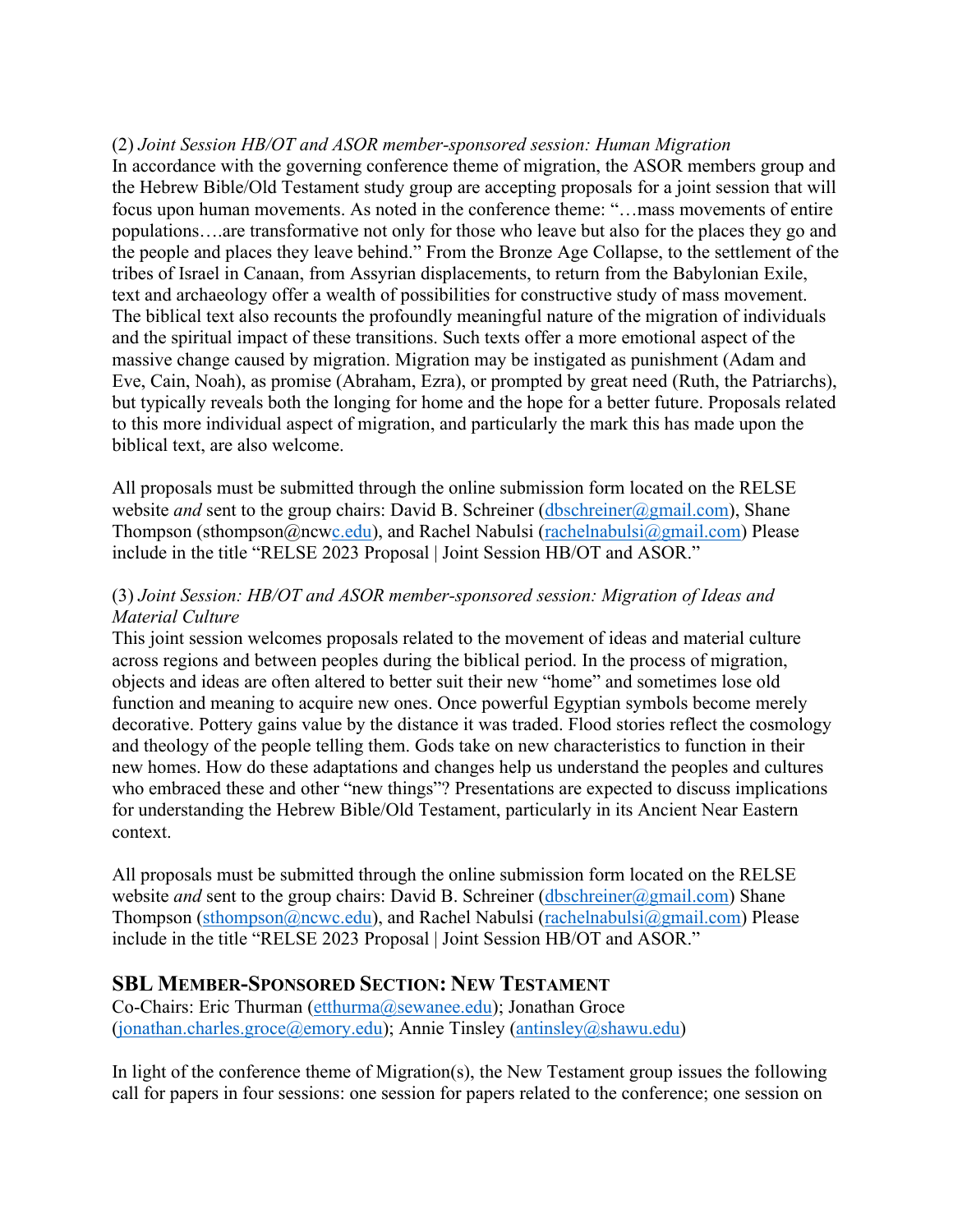"The Bible and Contemporary Contexts;" and two open sessions for papers in any area of NT studies.

(1) For the session on the conference theme, papers will be given special consideration if they treat aspects of migration—"crossings and transitions, hardship and promise, beginnings, ends and the intervals in between"—in the New Testament. Possible topics include, but are not limited to: Paul's travels around the ancient Mediterranean, the heavenly "Son of Man" traditions in the Gospels, and early Christians as a "diaspora" community in 1 Peter and Revelation.

(2) For the session "The Bible and Contemporary Contexts," papers for this new session will be given special consideration if they explore how readers use biblical texts, characters, or themes to make sense of and engage matters of contemporary interest. We especially welcome papers related to the conference theme, addressing issues like the migration of life into the digital sphere, immigration, or emerging refugee crises

3) We invite paper proposals related to any area of NT Studies

For questions regarding these sessions, please contact the NT Section co-chairs: Eric Thurman  $(\text{ethurman@sewanee.edu})$ , Jonathan Groce  $(\text{igroce@emory.edu})$ , and Annie Tinsley (antinsley@shawu.edu)

# **SBL MEMBER-SPONSORED SECTION: APOCRYPHA AND PSEUDEPIGRAPHA**

Chair: Kathy Barrett Dawson (dawsonka15@ecu.edu)

The Apocrypha and Pseudepigrapha Section focuses on the New Testament Apocrypha as well as the Old Testament Apocrypha and Pseudepigrapha. For the 2023 Southeastern Regional Meeting, we invite proposals for the following sessions:

(1) Papers approaching these texts in relation to the conference theme of "Migration." How does the theme of migration, which incorporates both mass physical and geographical migration of humans and non-humans along with personal and socio-cultural transformations as well as more esoteric migrations, inform the creation of these texts? For more information on the conference theme, see www.relse.org.

(2) Papers engaging the current state of parabiblical studies and the role of these texts for understanding Second Temple Judaism and early Christianity.

(3) An open call for papers in any area of apocryphal or pseudepigraphal studies.

For questions regarding the Apocrypha and Pseudepigrapha Section, contact section chair, Kathy Barrett Dawson (dawsonka15@ecu.edu).

# **SBL MEMBER-SPONSORED SECTION: DEAD SEA SCROLLS**

Co-Chairs: Matthew Goff (mgoff@fsu.edu); Carmen Palmer (cpalmer4@stetson.edu)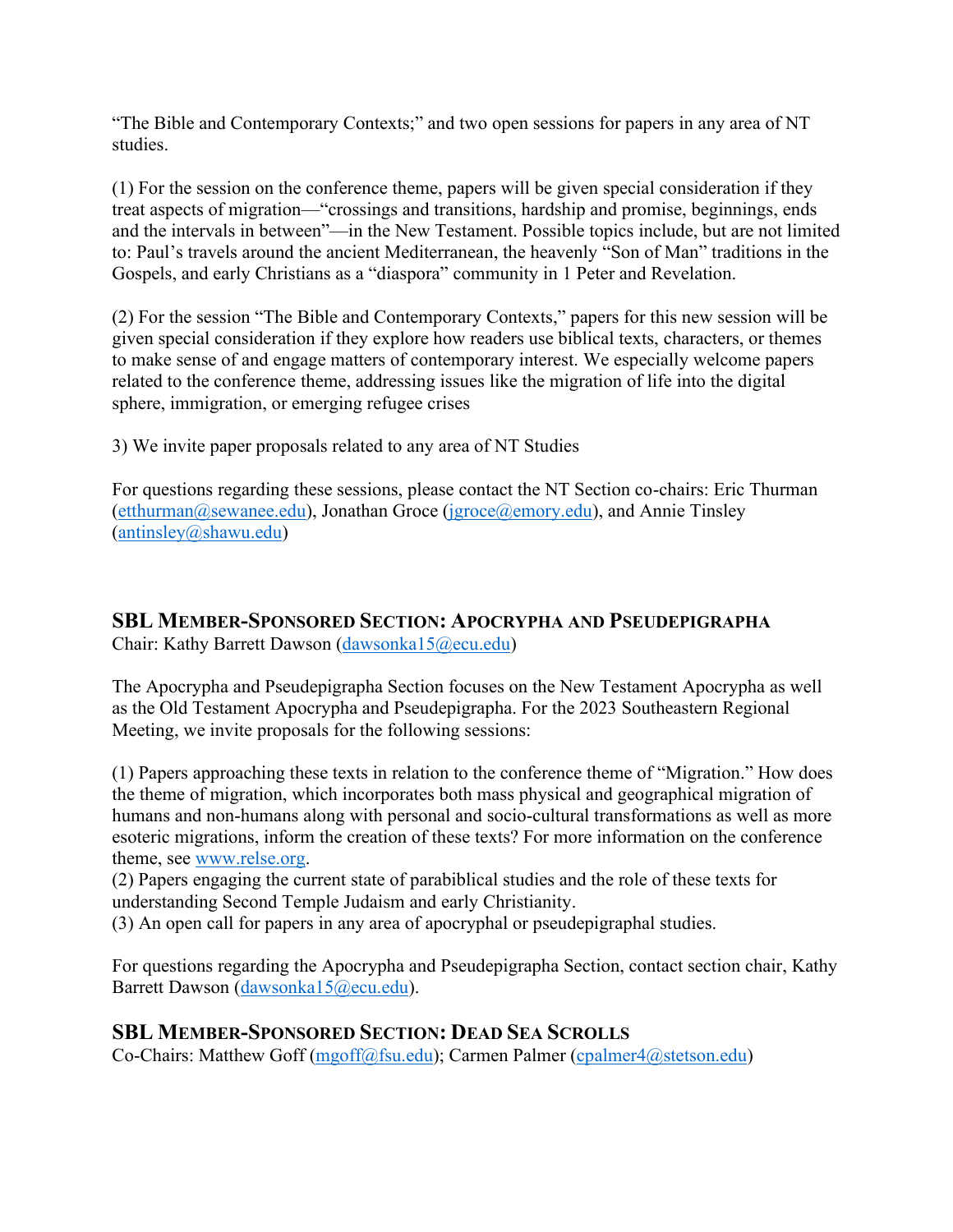For the 2023 Dead Sea Scrolls section of RELSE, we invite papers dealing with any topic pertaining to the Dead Sea Scrolls, though especially welcome papers relating to the topic of migration as experienced within the Dead Sea Scrolls and/or the sectarian movement affiliated with them. This discussion could relate to spatial concepts of migration, such as those of the Exodus or the Exile, or other metaphorical migrations, including, but not limited to, "migrations" across other types of boundaries (relating to sectarian, spiritual, citizenship, or other). For questions regarding the Dead Sea Scrolls Section, contract section co-chairs Matthew Goff (mgoff@fsu.edu) or Carmen Palmer (cpalmer4@steson.edu).

# **ASOR MEMBER-SPONSORED SECTION**

### **Chair: Rachel Nabulsi (rachelnabulsi@gmail.com)**

### Session #1: Field Reports and Related Scholarship

The ASOR Member-Sponsored session on field reports and related scholarship invites paper proposals centered on field reports and related work from recent archaeological digs (within the past 5 years) and located within the broad area of the Mediterranean, Levant, and Near East. Due to the dramatic reduction of active digs in the last several years, this session welcomes not only field reports, but also reports on laboratory analysis of dig finds and conclusions drawn from work done in earlier years (prior to COVID). Reports on preparatory work – surveys and planning – for upcoming digs is also welcome! All proposals must be submitted through the online submission form located on the RELSE website and sent to the group Chair: Rachel Nabulsi (rachelnabulsi@gmail.com) Please include in the title "RELSE 2023 Proposal | Field Reports ASOR Member-Sponsored Session."

#### Session #2: Joint HB/OT and ASOR member-sponsored session on Human Migration

In accordance with the governing conference theme of migration, the ASOR member's group and the Hebrew Bible/Old Testament study group are accepting proposals for a joint session that will focus upon human movements. As noted in the conference theme: "…mass movements of entire populations….are transformative not only for those who leave but also for the places they go and the people and places they leave behind." From the Bronze Age Collapse to the settlement of the tribes of Israel in Canaan, and from Assyrian displacements to the return from the Babylonian Exile, text and archaeology offer a wealth of possibilities for constructive study of mass movement.

The biblical text also recounts the profoundly meaningful nature of the migration of individuals and the spiritual impact of these transitions. Such texts offer a more emotional aspect of the massive changes caused by migration. Migration may be instigated as punishment (Adam and Eve, Cain, Noah), as promise (Abraham, Ezra), or prompted by great need (Ruth, the Patriarchs), but typically reveals both the longing for home and the hope for a better future. Proposals related to this more individual aspect of migration, and particularly the mark this has made upon the biblical text, are also welcome. All proposals must be submitted through the online submission form located on the RELSE website and sent to the group chairs: David B. Schreiner  $(dbschreiner@gmail.com)$ , Shane Thompson (sthompson@ncwc.edu), and Rachel Nabulsi